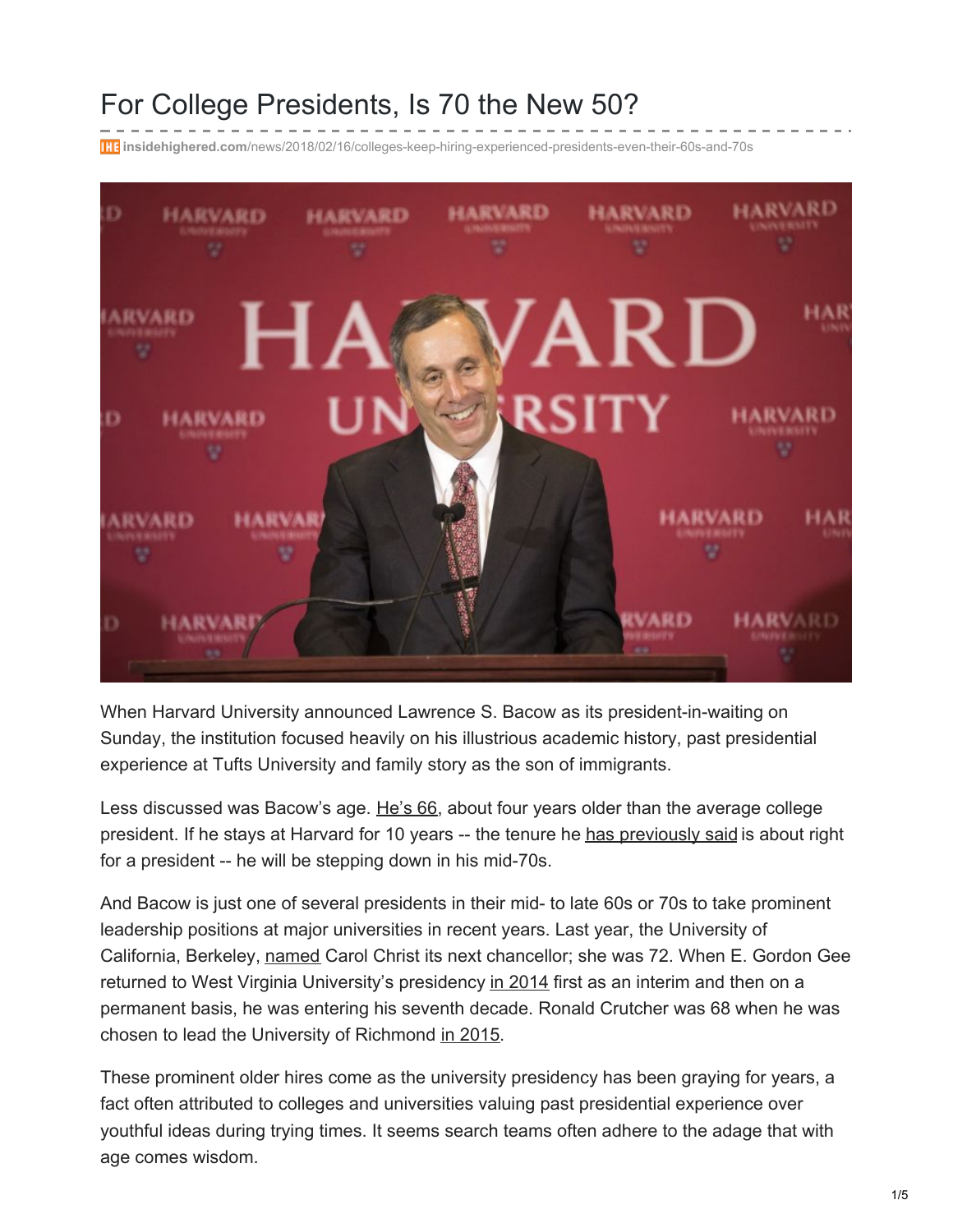Critics might see generational attitudes at play. Remember, baby boomers have often been pigeonholed as an [attention-seeking](https://www.smithsonianmag.com/smithsonian-institution/when-comes-baby-boomers-still-all-about-me-180953030/) generation putting off retirement planning until absolutely necessary. So why should they be expected to eschew pinnacle career positions, even as many enter their 70s?

But other forces are likely at work. Simply put, life expectancy has risen, and many people are healthy later in life. A considerable pool of older, experienced presidents exists, and a sizable number of ex-presidents are willing to think about one more stint in a job they love: leading a college or university.

Nonetheless, advanced age can also bring a host of other considerations, even for presidents. Those issues echo past debates about mandatory retirement age for faculty members. They can be surprisingly hard for colleges and universities to address head-on.

From the presidents' perspective, age-related health issues really do exist. Presidential jobs are known to be packed with travel, stress and unforeseen challenges that take a toll on even the most resilient of leaders. From a broader point of view, older cohorts of leaders tend to be less diverse than students who are currently enrolled in college, and there are concerns that those now rising through the pipeline have had their presidential options limited by older, entrenched leaders on their second or third go-rounds.

## **Who Wants to Take a Presidency at 70?**

In light of those concerns, it's worth asking why someone who is past the traditional retirement age would even want to go back for another stay in the fishbowl of the presidency. Those who returned for presidencies while in their 60s or 70s say they did so because they are passionate about higher education -- not because they needed a job.

"Probably for each of the individuals in the jobs, there is a different backstory," said Crutcher. "But I would say to all of us, it's how we are as individuals. I'd parse it as the passion for the mission."

Crutcher did not have to take another presidency after spending 10 years leading Wheaton College in Massachusetts. He interviewed for the presidency of a symphony before realizing he didn't feel as strongly about leading such an organization as he did about the classical music it produces. Still, he did not immediately seek another university leadership position. When a search firm called about the Richmond presidency, he initially responded with a no.

In the end, he was attracted by the chance to lead a university striving for a diverse community. Richmond's student body has grown remarkably more diverse in the last decade. Its freshman class jumped from 11 percent students of color a decade ago to 38 percent this year, said Crutcher, who is the institution's first black leader.

"I saw that as a real opportunity to continue to do something I'm passionate about," he said.

Even experienced leaders can feel more comfortable in their second presidencies. Crutcher shared some insight he learned from Bacow: if, as a president, you want to be liked, buy a dog.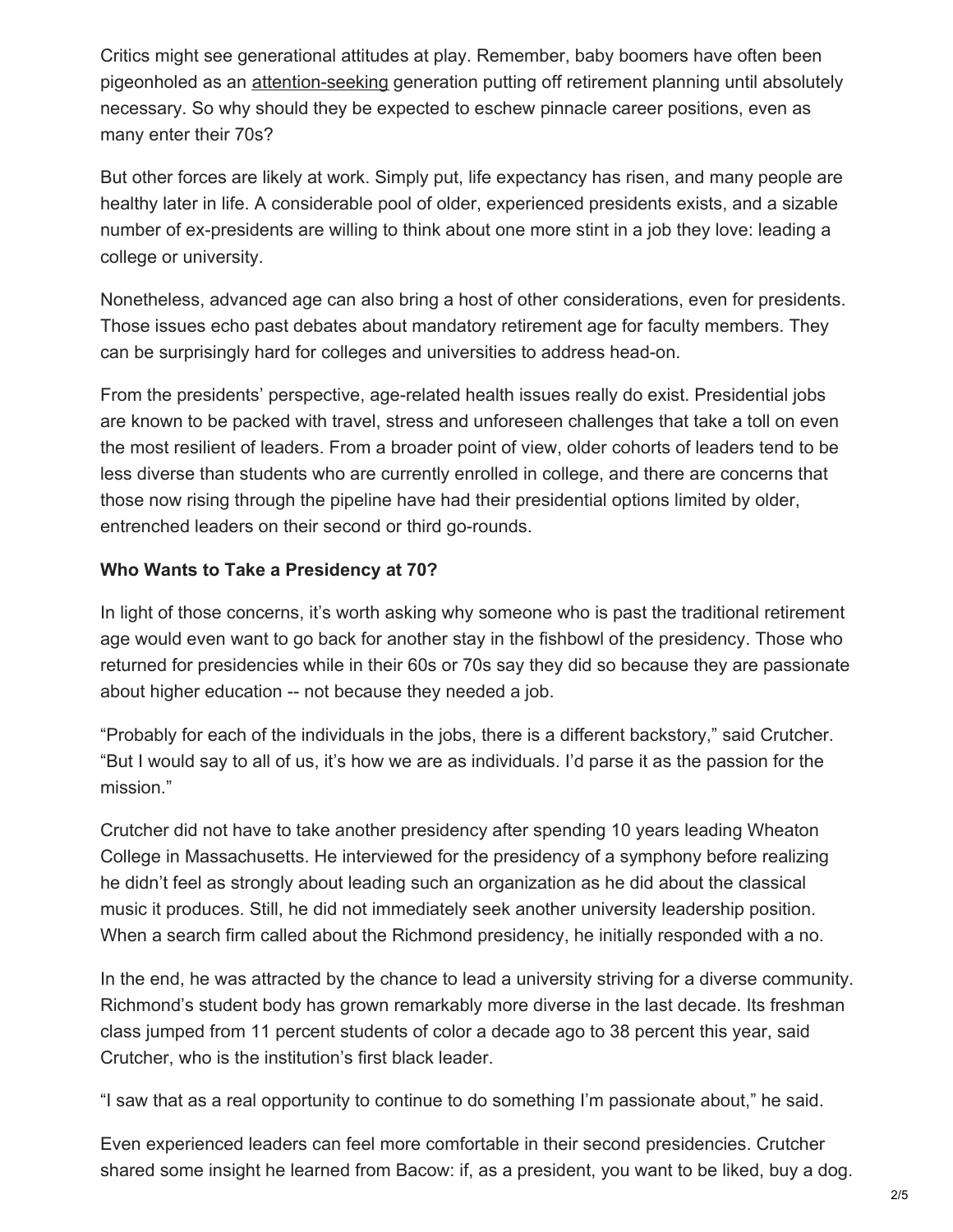The lesson -- that presidents are often unpopular -- can be hard to learn in a first presidency. Experienced presidents report that it can be different the next time around.

Or, in the case of Gee, it can be different the next times around. Gee had completed six other presidencies when he was named West Virginia University's permanent leader in [2014](http://wvutoday-archive.wvu.edu/n/2014/03/03/gee-appointed-west-virginia-university-president-for-a-third-time.html). He's done multiple stints at the university.

He thinks serving as a president at the age of 74 allows him to try some ideas with urgency. He's cognizant of the fact that his time is limited.

"I can try it without a lot of fear about what's going to happen next," Gee said. "Obviously, I will not be going on to any kind of a next job."

Gee's return to West Virginia was about feeling a sense of purpose and possibility. Some people want to move to Florida when they hit 65 years old. Others see 70 as the new 50 and want to work as long as they feel they can do a job the way they believe it needs to be done.

"I have a particular way, in terms of energy and commitment, I want to be part of the university," Gee said. "I don't want to have to reinvent the way that I do it. I enjoy doing it the way I want to do it."

## **The Presidential Pipeline and Diversity**

Research has already noted a growing preference for older, experienced presidents. It was one of the key findings from the latest version of the American College President Study from the American Council on Education, which covered years up to 2016.

The average president was 62 years old when the study came out in [June](https://www.insidehighered.com/news/2017/06/20/college-presidents-diversifying-slowly-and-growing-older-study-finds). That was 10 years older than the average president's age when the study was published for the first time 30 years ago.

A quarter of all presidents had experience in the role, ACE found. At doctorate-granting universities, like Harvard, 27 percent of presidents held a presidential or chief executive position in their most recent job -- up from 21 percent in 2011 and rebounding to about the same level seen in 2006. And 29 percent of presidents at doctorate-granting universities had held two or more presidencies during their careers, suggesting elite institutions place a premium on past presidential experience.

A preference for experienced presidents has real ramifications on diversity at the position. Older generations tended to offer fewer women and minority candidates opportunities to rise through leadership positions. As a result, colleges and universities drawn to older presidents today are hewing more closely to the model of hiring aging white men than they might otherwise.

"By prioritizing experienced presidents, colleges and universities further skew the pool of candidates toward white men, which works against efforts at diversifying the presidency," the ACE survey found.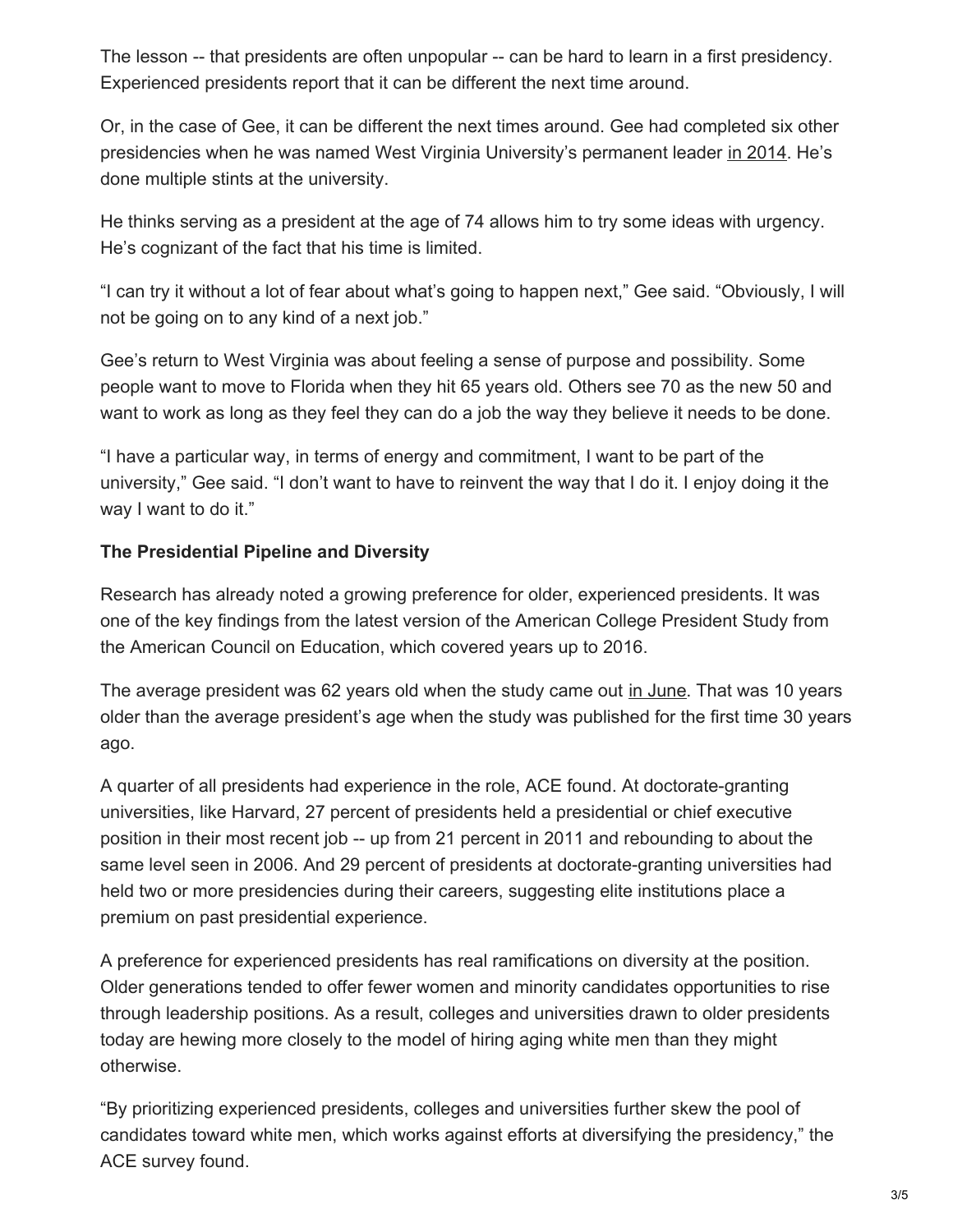Such a dynamic may have been on display at Harvard, at least according to conversations playing out in public this week after Bacow was announced as the university's next president. The news set off biting [criticism](https://twitter.com/Gates5280/status/963096127494115328) -- not necessarily aimed at Bacow -- that Harvard had replaced its first woman president with its third president named Larry.

The ACE study contained another interesting wrinkle related to rising presidential age: college presidents are getting older largely because of growth in the numbers of the oldest presidents, those over 70. The share of presidents over age 60 held steady between 2011 and 2016 at 58 percent, while the share over age 70 more than doubled, from 5 percent to 11 percent.

In other words, the real graying hasn't been driven by presidents of Bacow's current age. It's because of presidents who are Gee's and Christ's age.

Gee thinks it is important for older presidents to mentor future leaders. But he also pointed out that the presidency isn't for everyone.

"I think we're all discovering there are not a lot of people who want to have these jobs," Gee said. "They are the best jobs in the country, but they are also very challenging. I think because of that a lot of people believe there's an easier way to make a living."

## **How Important Is Experience?**

Regardless of whether the candidate pool has evolved, many say the characteristics sought by search committees and trustees have changed.

At a time when higher ed is challenged by shifting student demographics, financial pressures, regulation and some political hostility, colleges and universities want to hire presidents who have experience. That often means interviewing and hiring candidates who are in their 60s, said Jessica Kozloff, senior consultant and former president at Academic Search.

"That old rubric of, 'You'd better get that presidency before you hit the big six-oh,' that's just gone out the window, as long as everybody's convinced this is somebody who is really coming to do the job," she said.

Sometimes, those on search committees fear older candidates are looking for a soft landing before retirement. But it's a sensitive subject, because search committees and boards of trustees try to stay as far away as possible from the possibility of being charged with age discrimination.

Concerns about a candidate's age can often be assuaged through conversations about their depth of experience, energy level or planned length of stay in a position.

Questions about health are also off-limits. Health can be addressed in contracts calling for presidents to have a physical, but a candidate can't be asked up front about their condition, said Rod McDavis, managing principal of AGB Search.

Ultimately, each board extending a hiring offer decides whether the benefits of an older, experienced president outweigh any possible drawbacks -- even if that decision isn't openly